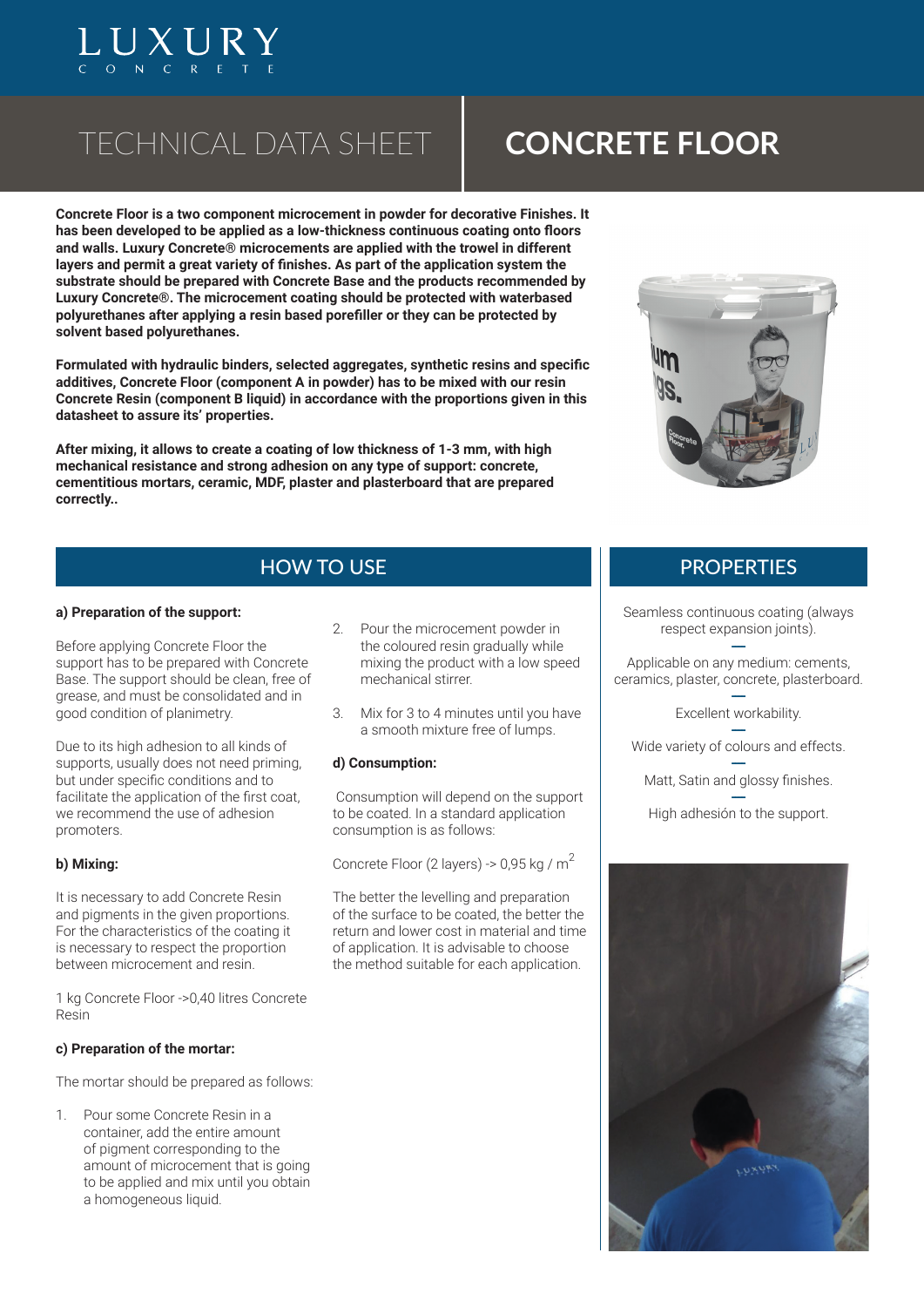# TECHNICAL DATA SHEET **CONCRETE FLOOR**

# APPLICATION POT-LIFE

#### **a) Preparation layers:**

 $\left[\right]$   $\left[\right]$   $\left[\right]$   $\left[\right]$   $\left[\right]$   $\left[\right]$   $\left[\right]$ 

Depending on the type of support, apply one or two coats of Concrete Base using a metal trowel. Applications on floors always apply two layers and use the fibre mesh. After each layer let it dry and sand using an orbital Sander with sandpaper grain 40, in order to eliminate imperfections.

### **b) Finishing layers:**

 Apply two coats of Concrete Floor extending it with the help of a flexible steel trowel using one of two techniques that follow:

#### *"fresh on fresh"*

Concrete Floor can be applied using the technique "fresh on fresh", applying the second layer as soon as the first stops having "tac" (when the applied microcement stops adhering to the fingers when touching it). The first layer of Concrete Floor applied with this technique does not need sanding. In case of imperfections these can be removed with a spatula. On floors apply the second layer working on extruded polystyrene boards. Soft sanding with an orbital Sander or by hand with sandpaper grain 80. This in order to eliminate imperfections as soon as the material dries (when it changes color and is lighter).

#### *"fresh on dry"*

Before applying the second coat, let the previous dry (approx. 3 hours) and sand softly with an orbital Sander or by hand with sandpaper grain 80 in order to eliminate imperfections.

Do not apply layers of Concrete Base, Concrete Floor and Concrete Wall of more than 1 mm thickness. For the total thickness of the application we recommend from 1 to 3 mm.

Pot-life is about 1 hour at 20ºC We suggest preparing batches according to the experience of the applicator.

## **SFALING**

Luxury Concrete® Microcements should be sealed once dry after 24 to 48 hours with water based or solvent based sealers recommended by us. We recommend to carefully following the advice on application given in the technical data sheets.

## CLEANING OF THE TOOLS

The tools should be cleaned with clean water immediately after using. After hardening of the microcement on the tools it can only be removed by mechanical means.

## FIELD OF APPLICATION

Decorative mortar for walls and floors of commercial and residential, Interior or exterior spaces. Structural expansion joints must always be respected.

# **TECHNICAL DATA**

| Type:                                      | Two component Microcement    |                                                                                                               |
|--------------------------------------------|------------------------------|---------------------------------------------------------------------------------------------------------------|
| Appearance:                                | White Powder                 |                                                                                                               |
| <b>Apparent density:</b>                   | powder<br>mortar<br>hardened | $1,175 \pm 50$ kg/m <sup>3</sup><br>1,545 ± 50kg/m <sup>3</sup><br>$1,390 \pm 50$ kg/m <sup>3</sup> (28 days) |
| Maximum size of aggregate:                 | $< 0.20$ mm                  |                                                                                                               |
| Resistance to compression (EN 13892-2):    | 28 days:                     | ≥ 35,00 N/mm <sup>2</sup>                                                                                     |
| <b>Resistance to flexion (EN 13892-2):</b> | 28 days:                     | ≥ 5,00 N/mm <sup>2</sup>                                                                                      |
| Resistance to adhesion (EN 13892-8):       | 28 days:                     | ≥ 1,00 N/mm <sup>2</sup>                                                                                      |
| Thickness of the application:              | $1$ to $3$ mm                |                                                                                                               |
| <b>Slip resistance (EN 12633:2003):</b>    | USRV Rd = $25$               | Class <sub>1</sub>                                                                                            |